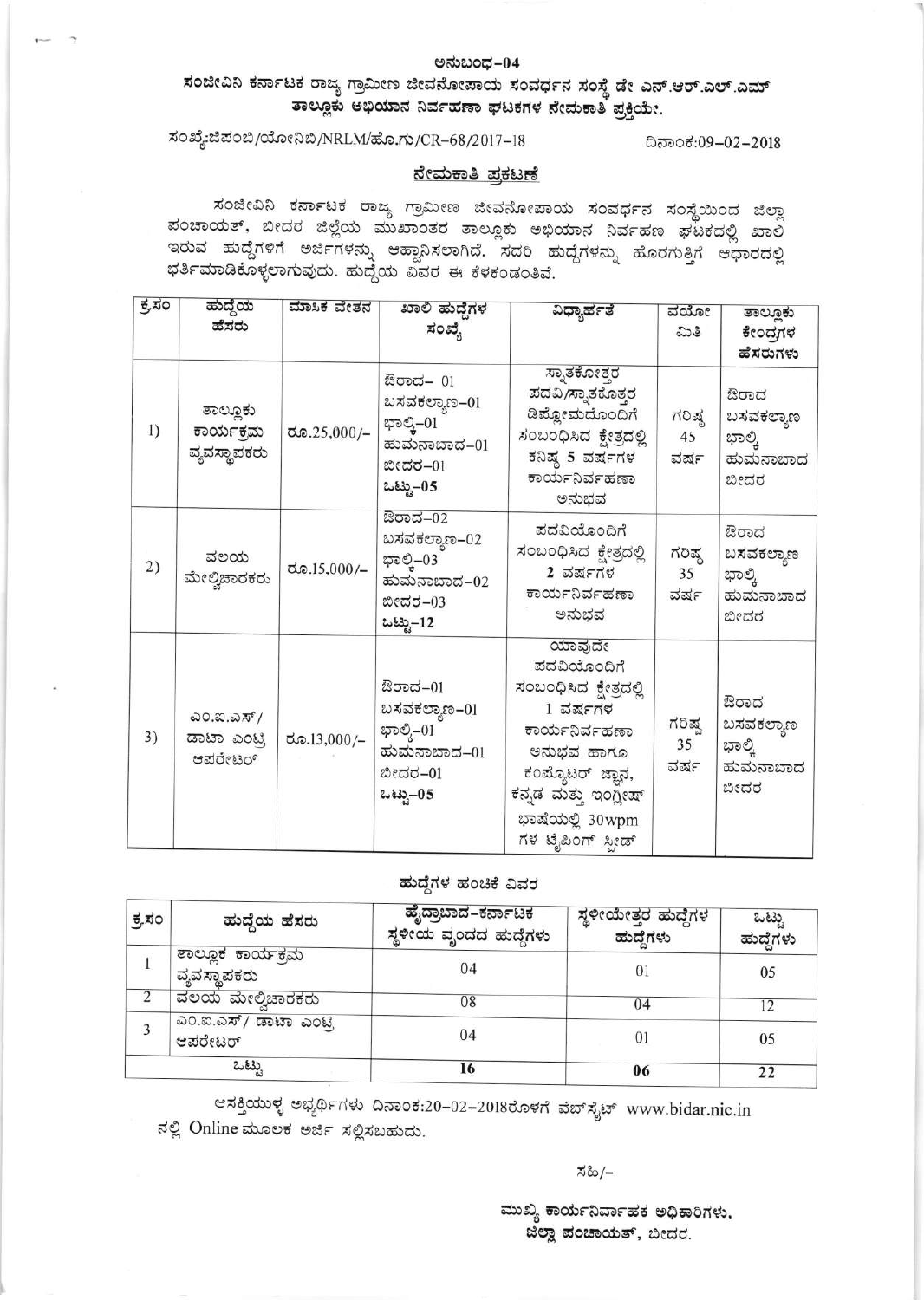ಅನುಬಂಧ–2

ಪ್ಪಶ್ನೆ ಪತ್ರಿಕೆಯನ್ನು ಕೆಳಕಂಡ ಅಂಶಗಳು ಒಳಗೊಂಡಿರುವಂತೆ ರಾಜ್ಯ ಘಟಕದಲ್ಲಿ ತಯಾರಿಸಲಾಗುವುದು

€

| ಒಳಗೊಳ್ಳಬೇಕಾದ ಅಂಶಗಳು          | ವಿವರಗಳು                                                                                                                                       | ನಿಗಧಿಪಡಿಸಿದ ಅಂಕಗಳು      |  |
|------------------------------|-----------------------------------------------------------------------------------------------------------------------------------------------|-------------------------|--|
| ಸಾಮಾನ್ಯ ಜ್ಞಾನ                | ರಾಜ್ಯ ಜಿಲ್ಲಾ ರಾಷ್ಟದ ಪ್ರಚಲಿತ ವಿದ್ಯಮಾನಗಳು, ಕರ್ನಾಟಕ ಬೌಗೋಳಿಕ ವಿಜ್ಞಾನ, ಭಾರತದ ಸಂವಿಧಾನ<br>ಮತ್ತು ಆರ್ಥಿಕತೆ, ಕರ್ನಾಟಕ ಇತಿಹಾಸ, ವಿಜ್ಞಾನ (10ನೇ ತರಬೇತಿ ಸಮಾನ) | 25                      |  |
| ಗುಣಾತ್ಮಕ ಮಾದರಿ ಪ್ರಶ್ನೆಗಳು    | 10ನೇ ತರಗತಿಗೆ ಸಮಾನ ಗಣಿತ, Arithmetic, Statistics, logical reasoning ಮತ್ತು<br>ಇತರೆ                                                               | 25                      |  |
| ಸಮಗ್ರ ಜ್ಞಾನ (ಕನ್ನಡ ಇಂಗ್ಲೀಷ್) | ಕನ್ನಡ ಮತ್ತು ಇಂಗ್ಲೀಷ್ ವ್ಯಾಕರಣ, ವಾಕ್ಯವೃಂದ ಪ್ರಶ್ನೆಗಳು (Comprehensive) ಇತ್ಯಾದಿ                                                                    | 25                      |  |
| ವಿಷಯಾಧಾರಿತ                   | ಗ್ರಾಮೀಣಾಭಿವೃದ್ಧಿ, ಜೀವನೋಪಾಯ ಚಟುವಟಿಕೆಗಳು, ಸಾಮಾಜಿಕ ಕ್ರೋಢೀಕರಣ, ಸ್ವ–ಸಹಾಯ ಸಂಘ<br>ರಚನೆ, ಬ್ಯಾಂಕ್ ಸಂಪರ್ಕ, ಮಹಿಳಾ ಸಬಲೀಕರಣ, ಉದ್ಯೋಗ ಮತ್ತು ಕೌಶಲ್ಯ ತರಬೇತಿ,   | 25<br>$\omega$ . We set |  |
|                              |                                                                                                                                               | 100                     |  |
| ವಿಷಯಾಧಾರಿತ                   | 1. ಕಂಪ್ಯೂಟರ್ ಜ್ಞಾನ, ಮತ್ತು ಇಂಗ್ಲೀಷ್ ಟೈಪಿಂಗ್ ಪ್ರಾತ್ಯಕ್ಷಿಕ ಪರೀಕ್ಷೆ ಮಾಡುವುದು.                                                                     |                         |  |
| 70%                          | ಲಿಖಿತ ಪರೀಕ್ಷೆ                                                                                                                                 |                         |  |
| 30%                          | ಮೌಖಿಕ ಸಂದರ್ಶನ                                                                                                                                 |                         |  |
|                              | (Quantitative aptitude)                                                                                                                       |                         |  |

ನೇಮಕಾತಿಗೆ ಅನುಸರಿಸಲಿರುವ ಪ್ರಕ್ರಿಯ : ತಾತ್ಕಾಲಿಕ ವೇಳಾ ಪಟ್ಟಿ ಪ್ರಕಟಣೆ ದಿನಾಂಕ : 12–02–2018 ಅರ್ಜಿ ಸಲ್ಲಿಸಲು (Online ) ಕೊನೆಯ ದಿನಾಂಕ : 20–02–2018 ಲಿಖಿತ ಪರೀಕ್ಷೆ : ಬೀದರ ಜಿಲ್ಲೆ : 04–03–2018

ಸಹಿ/–

ಜಿಲ್ಲಾ ಮಾನವ ಸಂಪನ್ಮೂಲ ಸಂಸ್ಥೆ ಬೀದರ ಜಿಲ್ಲಾ ಕಾರ್ಮಿಕ ಸೇವೆಗಳು ಮತ್ತು ವಿವಿದೋದ್ದೇಶ ಸಹಕಾರ ಸಂಘ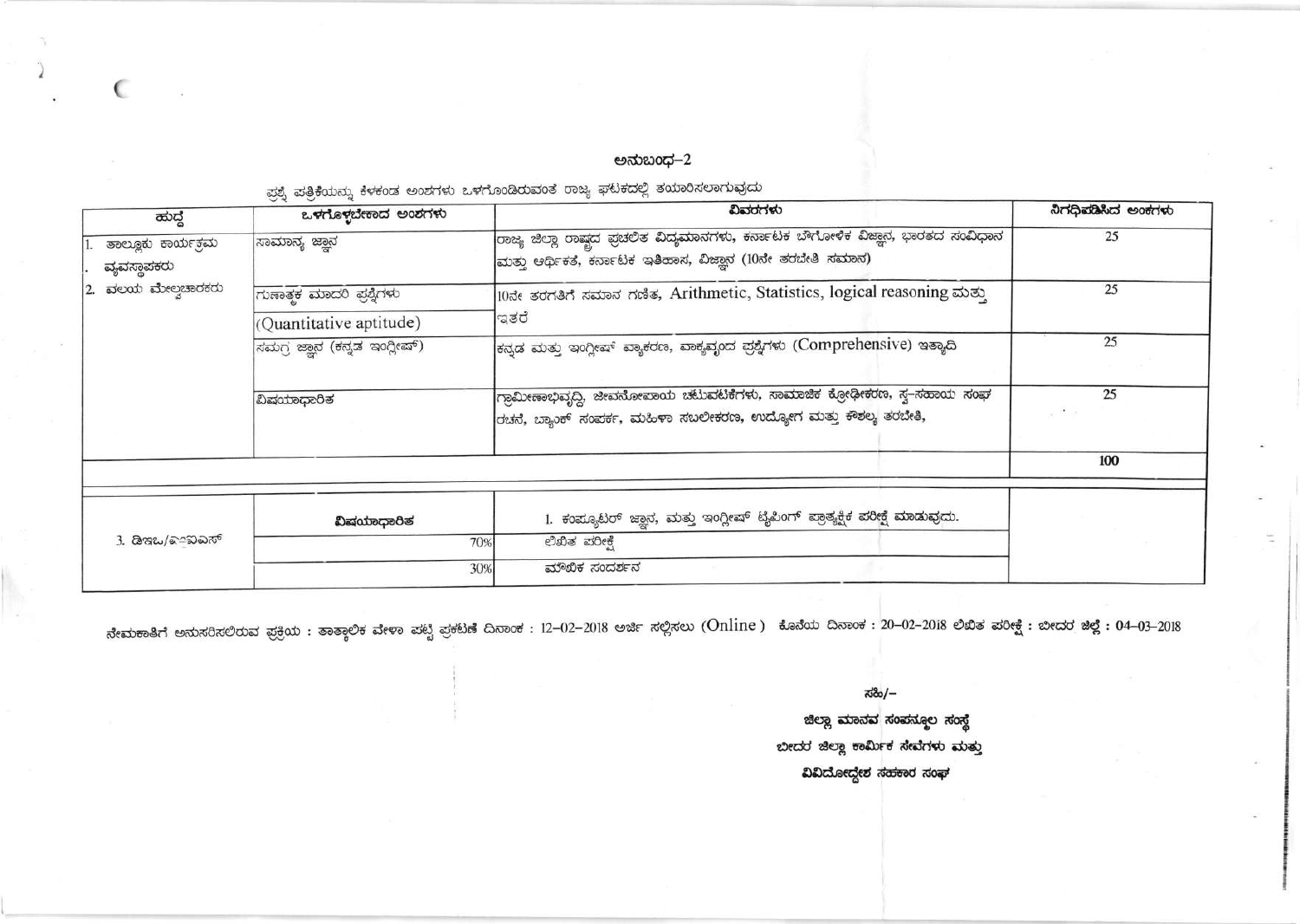|                |                    |                                                     |                            |                  |                                                   |                                                                                                                                               |                                     | ಅನುಬಂಧ–01                                           |                            |                    |                                                                                                                                                                                                                                          |                                                                                                                                                                                    |
|----------------|--------------------|-----------------------------------------------------|----------------------------|------------------|---------------------------------------------------|-----------------------------------------------------------------------------------------------------------------------------------------------|-------------------------------------|-----------------------------------------------------|----------------------------|--------------------|------------------------------------------------------------------------------------------------------------------------------------------------------------------------------------------------------------------------------------------|------------------------------------------------------------------------------------------------------------------------------------------------------------------------------------|
|                |                    |                                                     |                            |                  |                                                   |                                                                                                                                               |                                     | ಜಿಲ್ಲೆಯ ಹೆಸರು: ಬೀದರ.                                |                            |                    |                                                                                                                                                                                                                                          |                                                                                                                                                                                    |
|                |                    |                                                     |                            |                  |                                                   | ರಾಜ್ಯದ ಎಲ್ಲಾ ಜಿಲ್ಲಾ ಪಂಚಾಯತ್ $\pi$ ಳ ತಾಲ್ಲೂಕು ನಿರ್ವಹಣಾ ಘಟಕಗಳಿಗೆ ಮಂಜೂರಾಗಿರುವ ಹುದೈಗಳು, ಭರ್ತಿಯಾಗಿರುವ ಹುದೈಗಳು ಮತ್ತು ಭರ್ತಿ ಮಾಡಬೇಕಾಗಿರುವ ಹುದೈಗಳ ವಿವರ |                                     |                                                     |                            |                    |                                                                                                                                                                                                                                          |                                                                                                                                                                                    |
|                |                    |                                                     |                            |                  |                                                   |                                                                                                                                               |                                     |                                                     |                            |                    |                                                                                                                                                                                                                                          |                                                                                                                                                                                    |
| ಕ್ರಸಂ          | ತಾಲ್ಲೂಕಿನ<br>ಹೆಸರು | ಮಂಜೂರಾದ ಹುದ್ದೆಗಳು                                   |                            |                  | ಭರ್ತಿಯಾಗಿರುವ ಹುದೈಗಳು                              |                                                                                                                                               | ಖಾಲಿ ಇದ್ದು, ಭರ್ತಿಮಾಡಬೇಕಾದ ಹುದ್ದೆಗಳು |                                                     |                            |                    |                                                                                                                                                                                                                                          |                                                                                                                                                                                    |
|                |                    | ತಾಲ್ಲೂಕು<br>ಕಾರ್ಯಕ್ರಮ<br>ವ್ಯವಸ್ಥಾಪಕರು<br>(ಸಂಜೀವಿನಿ) | ಕ್ಷಸ್ಟರ್<br>ಸೂಪರ್<br>ವೈಸರ್ | 2.9.2/2<br>೦ಐಎಸ್ | ತಾಲೂಕು<br>ಕಾರ್ಯಕ್ರಮ<br>ವ್ಯವಸ್ಥಾಪಕರು<br>(ಸಂಜೀವಿನಿ) | ಕ್ಷಸ್ಟರ್ ಸೂಪರ್<br>ವೈಸರ್                                                                                                                       | ಡಿ.ಇ.ಒ/ಎಂ.<br>ಐ.ಎಸ್                 | ತಾಲ್ಲೂಕು<br>ಕಾರ್ಯಕ್ರಮ<br>ವ್ಯವಸ್ಥಾಪಕರು<br>(ಸಂಜೀವಿನಿ) | ಕ್ಷಸ್ಟರ್<br>ಸೂಪರ್<br>ವೈಸರ್ | a.a.2/<br>ಎಂ.ಐ.ಎಸ್ | ವಿದ್ಯಾರ್ಹತೆ/ಅನುಭವ                                                                                                                                                                                                                        | ತುಂಬಲು ಕೈಗೊಳ್ಳಬೇಕಾದ ವಿಧಾನ                                                                                                                                                          |
|                |                    |                                                     | 3                          |                  | $\overline{\phantom{a}}$                          | ಪ್ರಭು                                                                                                                                         | $\overline{\phantom{a}}$            |                                                     | $\overline{2}$             |                    | 1. TPM-Post-Gradute degree/PG<br>Diploma Minimum 5 years of                                                                                                                                                                              |                                                                                                                                                                                    |
|                | ಔರಾದ               |                                                     |                            |                  | u.                                                | ನಾಗೇಶ                                                                                                                                         | $\sim$                              | 1                                                   | $\overline{2}$             |                    | experience in relevant field<br><b>Cluster Supervisor Gradute with</b><br>2years relevant experience in the<br>field 3. DEO/MIS-Any Graduate<br>with 1 yaers experience,<br>computer Knowledge. Typing<br>speed with 30 wpm in Kannada & | i.TPM-Written test and Interview<br>(interview panel constitute by CEO<br>Zilla Panchyath) 2. Cluster<br>Supervisor- Written test ranking list<br>3. Written test and Typing test. |
| 2              | ಬಸವಕಲ್ಯಾಣ          |                                                     | 3                          |                  |                                                   |                                                                                                                                               | $\overline{\phantom{a}}$            | $\mathbf{1}$                                        | 3                          |                    |                                                                                                                                                                                                                                          |                                                                                                                                                                                    |
| 3              | ಭಾಲ್ಕಿ             |                                                     | 3                          |                  | $\overline{\phantom{a}}$                          | $\sim$                                                                                                                                        |                                     |                                                     | 3                          | $\mathbf{1}$       |                                                                                                                                                                                                                                          |                                                                                                                                                                                    |
| $\overline{a}$ | ಬೀದರ               |                                                     | 3                          |                  | $\overline{\phantom{a}}$                          |                                                                                                                                               | $\overline{\phantom{0}}$            |                                                     |                            | 1                  |                                                                                                                                                                                                                                          |                                                                                                                                                                                    |
| 5              | ಹುಮಾನಬಾದ           | $\mathbf{1}$                                        | 3                          |                  | $\overline{\phantom{a}}$                          | ಭರತ್                                                                                                                                          | $\sim$                              |                                                     | $\overline{2}$             |                    |                                                                                                                                                                                                                                          |                                                                                                                                                                                    |
|                | adi                | 5                                                   | 15                         | 5                | $\mathbf 0$                                       | 3                                                                                                                                             | 0                                   | 5                                                   | 12                         | 5                  |                                                                                                                                                                                                                                          |                                                                                                                                                                                    |

ಸೂಚನೆ: ತಾಲ್ಲೂಕು ಕಾರ್ಯಕ್ರಮ ವ್ಯವಸ್ಥಾಪಕ ಮಾಸಿಕ ಸಂಭಾವನ:25000/– ವಲಯ ಮೇಲ್ವೀಚಾರಕರು ಮಾಸಿಕ ಸಂಭಾವನೆ:15000/– ಡಿಇಒ/ಎಂಐಎಸ್ ಮಾಸಿಕ ಸಂಭಾವನೆ:13000/–

ಸಹಿ/–

ಜಿಲ್ಲಾ ಮಾನವ ಸಂಪನ್ಮೂಲ ಸಂಸ್ಥೆ ಬೀದರ ಜಿಲ್ಲಾ ಕಾರ್ಮಿಕ ಸೇವೆಗಳು ಮತ್ತು ವಿವಿದೋದ್ದೇಶ ಸಹಕಾರ ಸಂಘ